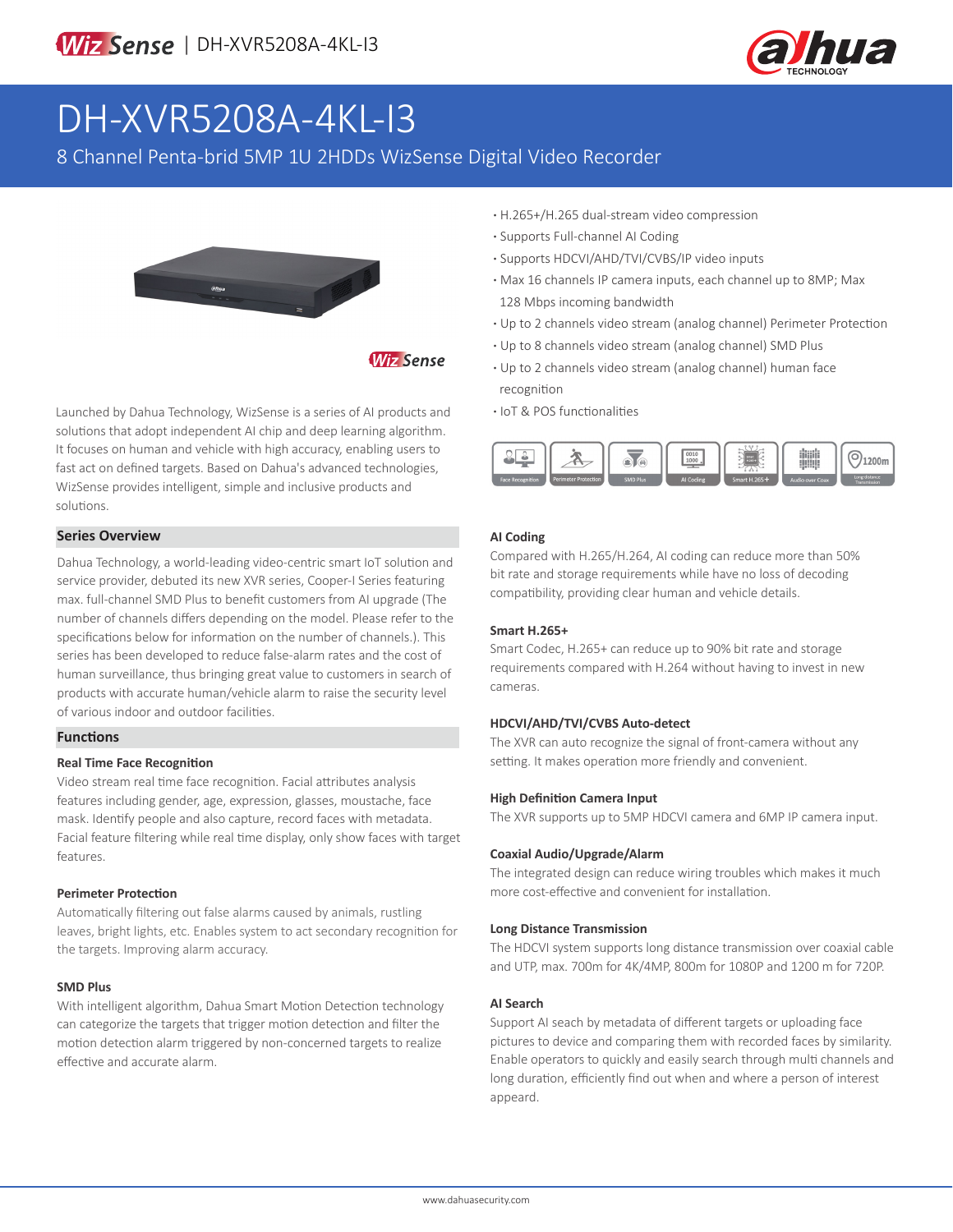## Wiz Sense | DH-XVR5208A-4KL-13

#### **Technical Specification**

| System                                                                              |                                                                                                                                                                                                            |  |
|-------------------------------------------------------------------------------------|------------------------------------------------------------------------------------------------------------------------------------------------------------------------------------------------------------|--|
| Main Processor                                                                      | Embedded processor                                                                                                                                                                                         |  |
| <b>Operating System</b>                                                             | <b>Embedded Linux</b>                                                                                                                                                                                      |  |
| Perimeter Protection                                                                |                                                                                                                                                                                                            |  |
| Perimeter Performance AI<br>by Recorder (Number of<br>Channels)                     | 2 channels                                                                                                                                                                                                 |  |
| Face Detection                                                                      |                                                                                                                                                                                                            |  |
| <b>Face Attributes</b>                                                              | 6 attributes: Gender, age groups (6), glasses, expressions<br>(8), face mask, beard, with up to four detection panels<br>displayed at the same time.                                                       |  |
| Face Detection<br>Performance of AI by<br>Recorder (Number of<br>Channels)          | 2 channels, and a single channel can detect up to 12<br>faces.                                                                                                                                             |  |
| Face Recognition                                                                    |                                                                                                                                                                                                            |  |
| <b>Face Database Capacity</b>                                                       | Up to 10 face databases and 20,000 pictures.                                                                                                                                                               |  |
| <b>Face Recognition</b><br>Performance of AI by<br>Recorder (Number of<br>Channels) | 2 channels                                                                                                                                                                                                 |  |
| <b>SMD Plus</b>                                                                     |                                                                                                                                                                                                            |  |
| SMD Plus by Recorder                                                                | Full-channel SMD Plus (AI by recorder), secondary<br>filtering for human and motor vehicle SMD Plus,<br>reducing false alarms caused by leaves, rain and lighting<br>condition change                      |  |
| Audio and Video                                                                     |                                                                                                                                                                                                            |  |
| Analog Camera Input                                                                 | 8 channels, BNC: adaptive access by default; HDCVI,<br>AHD, TVI and CVBS access can be configured.                                                                                                         |  |
| Camera Input                                                                        | 1. CVI: 4K, 6MP, 5MP, 4MP, 1080P@25/30 fps,<br>720P@50/60 fps, 720P@25/30 fps.<br>2. TVI: 4K, 5MP, 4MP, 3MP, 1080P@25/30, 720P@25/30<br>fps.<br>3. AHD: 4K, 5MP, 4MP, 3MP, 1080P@25/30, 720P@25/30<br>fps. |  |
| IP Camera Input                                                                     | 8+8 channels, each channel up to 8MP                                                                                                                                                                       |  |
| <b>Encoding Capacity</b>                                                            | All channel 4K(1fps-7fps); 6MP(1 fps-10 fps);<br>5MP(1 fps-12 fps); 4K-N, 4MP/3MP(1 fps-15 fps);<br>4M-N/1080P/720P/960H/D1/CIF (1 fps-25/30 fps);                                                         |  |
| Dual-stream                                                                         | Supported (960H(1 fps-15 fps); D1/CIF(1 fps-25/30 fps)).                                                                                                                                                   |  |
| Video Frame Rate                                                                    | PAL: 1 fps-25 fps.<br>NTSC: 1 fps-30 fps.                                                                                                                                                                  |  |
| Video Bit Rate                                                                      | 32 Kbps-6144 Kbps Per Channel                                                                                                                                                                              |  |
| <b>Audio Sampling</b>                                                               | 8 KHz, 16 bit Per Channel                                                                                                                                                                                  |  |
| Audio Bit Rate                                                                      | 64 Kbps Per Channel                                                                                                                                                                                        |  |
| Bit Rate Type                                                                       | Video stream and composite stream.                                                                                                                                                                         |  |
|                                                                                     | 1 HDMI ,1 VGA<br>HDMI: 3840 × 2160, 1920 × 1080, 1280 × 1024, 1280<br>$\times 720$                                                                                                                         |  |
| Video Output                                                                        | VGA: 1920 × 1080, 1280 × 1024, 1280 × 720                                                                                                                                                                  |  |
| Multi-screen Display                                                                | When IP extension mode not enabled: 1/4/8/9<br>When IP extension mode enabled: 1/4/8/9/16                                                                                                                  |  |

### Compression Standard Video Compression AI Coding/H.265+/H.265/H.264+/H.264 Audio Compression **G.711A/G.711u/PCM** Network Network Protocol HTTP, HTTPS, TCP / IP, IPv4, RTSP, UDP, SMTP, NTP, DHCP, DNS, DDNS, P2P Mobile Phone Access iPhone, iPad, Android Interoperability ONVIF 16.12, CGI Conformant Browser Chrome, IE9 or above, Firefox Network Mode Single-address mode Recording Playback Record Mode Manual, Schedule (General, Continuous), MD (Video detection: Motion Detection, Video Loss, Tampering), Alarm, Stop Recording Playback 1/4/09 Backup Method USB Device/Network Instant playback, general playback, event playback, tag<br>
Instant playback constrained free and metion datestion playback, smart playback (face and motion detection) Storage Disk Group Yes Alarm General Alarm Motion detection, Video Loss, tampering, and local alarm Anomaly Alarm No disk, disk error, low space, offline, ip conflict, MAC conflict Intelligent Alarm Face detection, face recognition, perimeter protection Alarm Linkage Record, snapshot (panoramic), IPC external alarm output, access controller, voice prompt, buzzer, log, preset, email Ports Audio Input 4, RCA (external) 8, BNC (coaxial) Audio Output 1, RCA Two-way Talk Yes (share the same audio input with the first channel) Alarm Input 8 channels Alarm Output 3 channels HDD Interface 2 SATA Ports, up to 16TB for a single HDD, the maximum HDD capacity varies with environment temperature RS-485 1 Port, for PTZ Control USB 2 USB Ports (1 USB 2.0 , 1 USB 3.0) HDMI 1 VGA 1 Network Port 1 (10/100/1000 Mbps Ethernet port, RJ-45) General Power Supply DC12V, 4A Power Consumption Lower than 10W